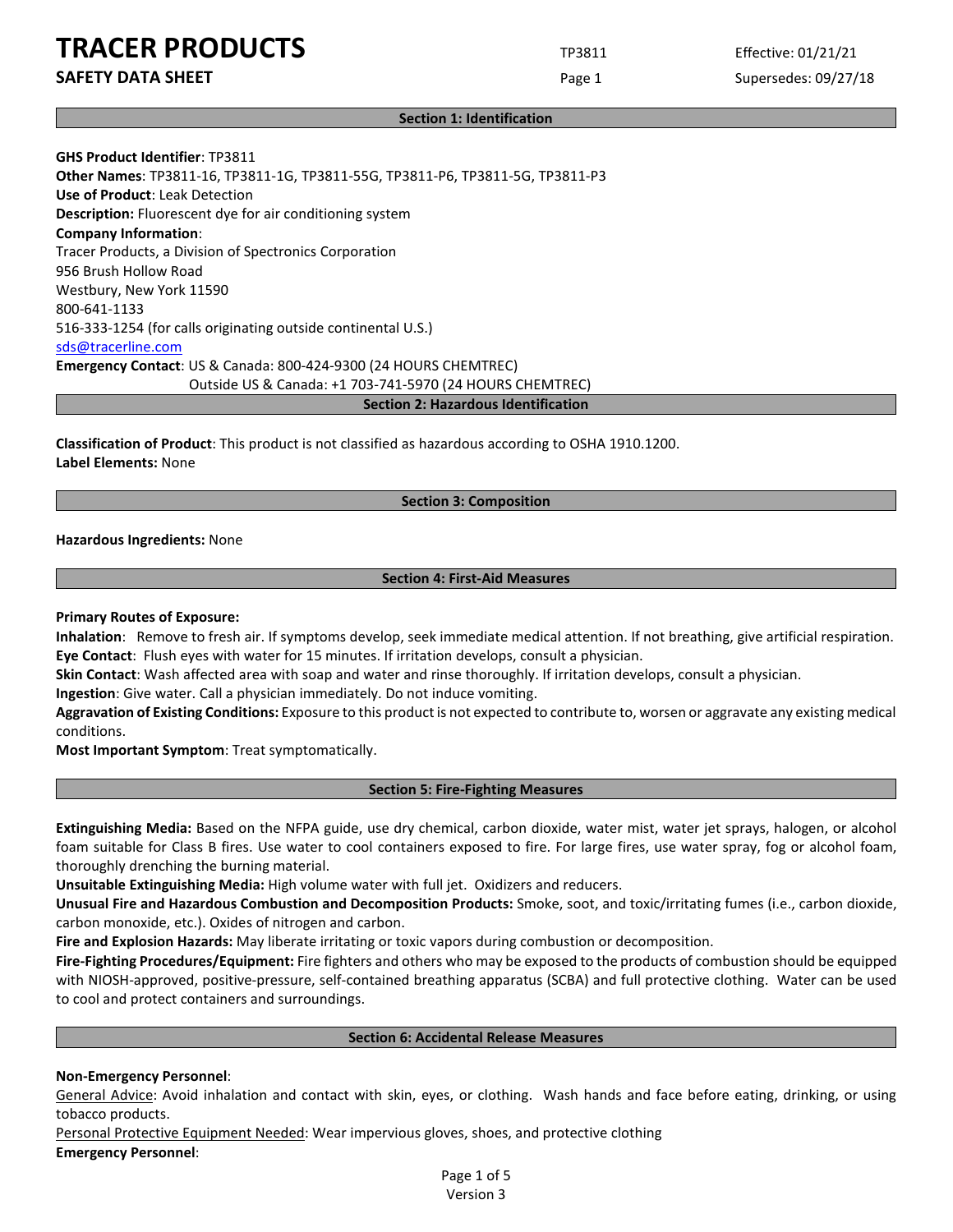Suitable Protective Gear: Wear impervious gloves, shoes and protective clothing.

Unsuitable Protective Gear: Not Applicable

**Environmental Precautions**: Prevent any contamination of local soils and water supply. Prevent ground water infiltration or any ground penetration. Avoid the spreading or entering into watercourses by using sand, soil, or other types of barriers. If contamination into water course or sewage system, alert appropriate authorities.

# **Containment/Clean-up Methods**:

Containment & Recovery of Product: Contain with absorbent material, such as clay, soil, universal binding medium, or any commercially available absorbent. Shovel reclaimed dye and absorbent into a recovery or salvage drums for disposal. For larger spills, transfer to a salvage tank for recovery or safe disposal. Any residues should be treated like a small spill. This is not a RCRA hazardous waste per Title 40 CFR 261. Stop material from contaminating soil, or from entering sewers or bodies of water. For larger spills, transfer to a salvage tank for safe recovery/disposal. Residues are treated as small spills.

Disposal**:** Either incinerate or land fill in accordance with applicable local, state and federal regulations.

## **Section 7: Handling and Storage**

**Handling Precautions:** Use product only in well ventilated areas. Avoid breathing in mists or vapors from a heated product. Avoid formation of mists. Avoid heating product near flash point. Avoid prolonged or repeated contact with skin. Handle in ambient temperature.

**Storage Conditions:** Store in a cool, dry, well-ventilated area away from heat, ignition sources, and direct sunlight. Always keep containers tightly closed. Store away from oxidizing and reducing agents.

**Personal Hygiene:** Wash hands before breaks and at the end of the work day. Do not carry cleaning clothes used to absorb product in clothing. General hygiene measures for chemicals apply.

**Empty Container Precautions:** Do not reuse empty container for any purpose.

# **Section 8: Exposure Controls/Personal Protection**

**Occupational Exposure Limits**: No exposure limits have been established for this product.

**Biological Exposure Limits**: No data available

**Engineering Controls/Ventilation**: Maintain airborne concentrations below the established exposure limits by providing adequate ventilation. General (dilution) ventilation should be acceptable. Additional local exhaust ventilation is recommended where dusts, mists or vapors may be released.

**Personal Protective Equipment**:

Respiratory Protection: Avoid breathing vapor and/or mist. If occupational exposure limits are exceeded wear NIOSH/OSHA approved equipment. Use a respiratory protection fitted with a combination filter A-P3 for short term use. High airborne concentrations may necessitate the use of self-contained breathing apparatus (SCBA) or a supplied air respirator. Respiratory protection programs must be in compliance with 29 CFR 1910.134.

Skin Protection: Wear protective clothing and appropriate impervious gloves.

Eye Protection: Wear safety goggles with peripheral coverage approved to EU Standard EN 166, AS/NZS 1337. An eye wash facility should be readily available.

Hand Protection: When in contact with material, be sure to use proper gloves approved to standards (Europe: EN 374, U.S.: F739, & AS/NZS: 2161). Gloves made from neoprene, nitrile or butyl rubber may provide suitable chemical protection.

Hygiene Measures: Wash thoroughly after handling, especially before eating, drinking, smoking, or using restroom facilities.

## **Section 9: Physical and Chemical Properties**

**Physical State**: Liquid **Appearance**: Amber **Odor**: Mild **Odor Threshold**: No data available **pH**: No data available **Melting/ Freezing Point**: No data available **Boiling Point**/**Boiling Range**: Decompose >392° F (200° C) **Flash Point**: 380° F (193.5° C) **Evaporative Rate**: No data available **Solid/Gas Flammability**: No data available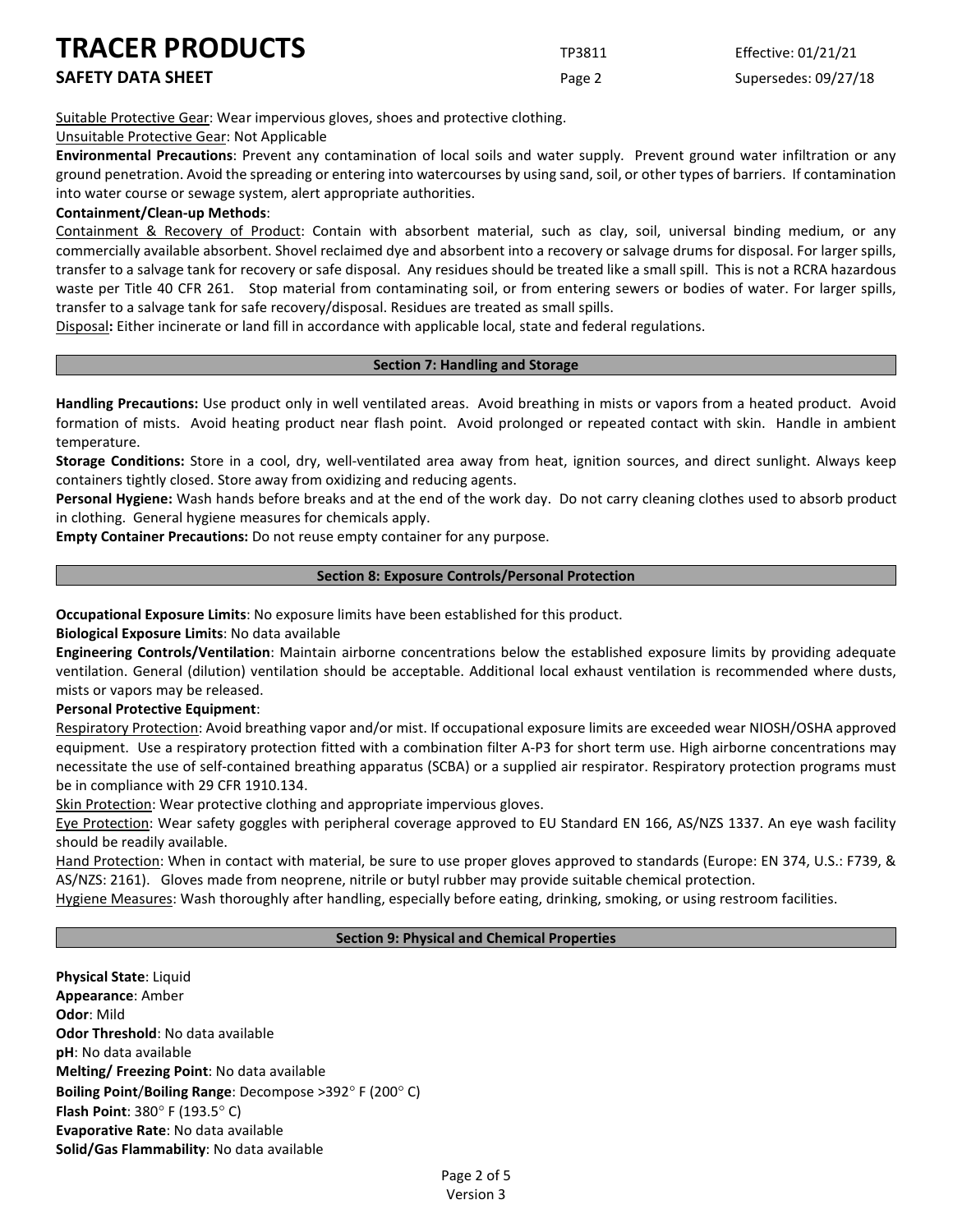**Upper/Lower Explosive Limit**: No data available **Vapor Pressure 68**° **F (20**° **C)**: <0.01 mmHg @ 20° C **Vapor Density (Air=1)**: No data available **Relative Density**: 0.9682 **Solubility in Water**: Insoluble **Partition Coefficient: n-octanol/water**: No data available **Auto-ignition Temperature**: No data available **Decomposition Temperature**: Decompose >392° F (200° C) **Viscosity at 40°C: 67.1cSt** Viscosity at 100°C: No data available

## **Section 10: Stability and Reactivity**

**Reactivity**: This product is non-reactive under ambient conditions

**Stability**: Stable under normal conditions of use. Can decompose slowly with localized heating over 300°C

**Conditions to Avoid**: High temperatures & a source of ignition. Toxic fumes may be released if product is heated above decomposition point.

**Incompatible Materials**: Strong Acids, Strong oxidizing agents, and Reducing agents Hazardous Decomposition Products: In the event of combustion, CO and CO<sub>2</sub> will be formed. **Hazardous Polymerization**: Will not occur

## **Section 11: Toxicological Information**

| Oral LD <sub>50</sub>       | Rat    | >3,815            |  |
|-----------------------------|--------|-------------------|--|
| Dermal LD <sub>50</sub>     | Rabbit | >2,000            |  |
| Inhalation LC <sub>50</sub> | Rat    | No data available |  |
| Eye Irritation              | Rabbit | Not an Irritant   |  |
| Skin Irritation             | Rabbit | Not an Irritant   |  |

**Carcinogenicity**: According to ACGIH, IARC, NTP, and OSHA, this product is not a hazardous carcinogen to humans.

**Sensitization:** This product is not classified as a sensitizer

**STOT-single exposure**: This product is not classified as a specific organ toxicant

**STOT-repeated exposure**: This product is not classified as a specific organ toxicant

**Genetic Toxicity:** This product is not classified as a genetic toxin

**Aspiration Hazard**: This product is not classified as an aspiration hazard

**Likely Routes of Exposure**: Eyes, skin and respiratory tract

**Symptoms**:

Eye Contact: May cause mild irritation

Skin Contact: May cause mild irritation

Inhalation: May cause mild irritation

Ingestion: May cause mild irritation

# **Section 12: Ecological Information**

#### **Toxicity**:

| Fish LL <sub>50</sub> 96hr mg/l        | >1,000            |  |
|----------------------------------------|-------------------|--|
| Crustacean LL <sub>50</sub> 96hr. mg/l | No data available |  |
| Algae NOEL 72hr. mg/l                  | No data available |  |

**Persistence & Degradability**: No data available **Bioaccumulation Potential**: No data available **Mobility in Soil**: No data available

## **Section 13: Disposal Considerations**

**SAFETY DATA SHEET** SUPERFOUR CONSUMING THE Page 3 Supersedes: 09/27/18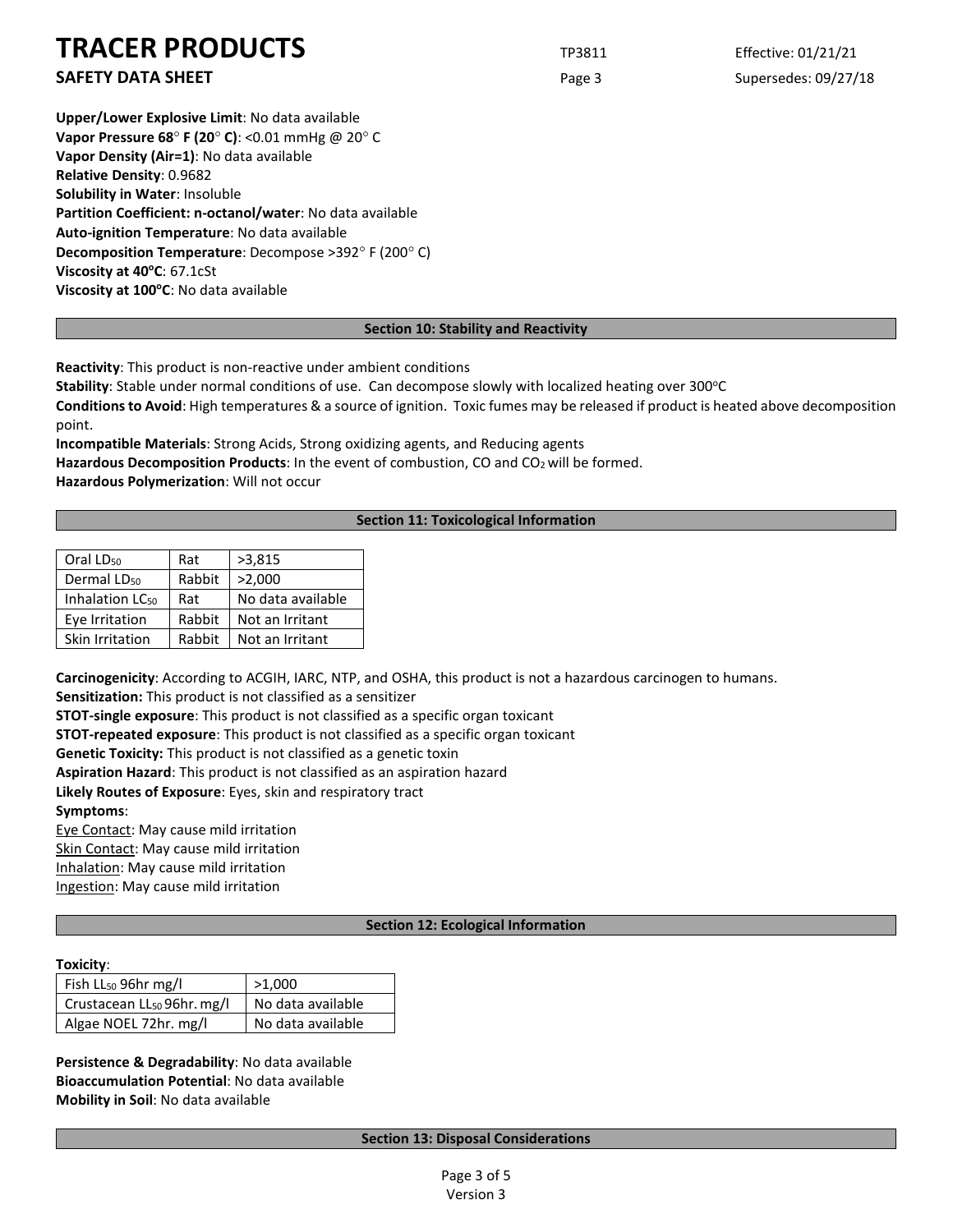| <b>IRACER PRODUCTS</b>   | TP3811 | Effective: 01/21/21  |
|--------------------------|--------|----------------------|
| <b>SAFETY DATA SHEET</b> | Page 4 | Supersedes: 09/27/18 |

**General Statements:** Federal regulations may apply to empty container. State and/or local regulations may be different.

**Disposal:** Recover or recycle if possible, otherwise, dispose of in accordance with all local, state, and federal regulations. Sewage disposal is discouraged

**Special Instructions:** Be sure to contact the appropriate government environmental agencies if further guidance is required. Do not remove labels from container until container is cleaned properly. Containers can be reused or disposed of by landfill or incineration if appropriate to local law. Water with cleaning agents is required

**Hazardous Waste Number:** Not a RCRA hazardous waste

# **Section 14: Transportation**

**General Comments**: This product is not classed as hazardous or regulated for transport under 49 CFR, IATA/ICAO, or IMDG **49 CFR:**

**DOT Shipping Name:** Not Regulated **DOT Label:** Not Applicable **DOT Identification No.:** Not Applicable; Nonregulated shipments by air under 49 CFR, IATA/ICAO AND IMO **UN Proper Shipping Name:** Not Applicable **Transport Hazard Class:** Not Applicable **Packing Group:** Not Applicable **Classification Code:** Not Applicable **Transport by Road/Rail (ADR/RID): Environmental Hazard:** Not Applicable **Tunnel Restriction Code:** Not Applicable **Transport by Sea (IMDG): Marine Pollutant:** Not Applicable **Environmental Hazard:** Not Applicable **Transport by Air (IATA): Special Precautions for User:** Unless otherwise specified, general measures for safe transport must be followed

**Transport in Bulk:** Non-dangerous material according to transport regulations

## **Section 15: Regulatory Information**

## **Inventory Status:**

| Inventory                                                                     | <b>Status</b>                      |  |
|-------------------------------------------------------------------------------|------------------------------------|--|
| <b>U.S. TSCA Inventory</b>                                                    | Listed                             |  |
| <b>Canadian Domestic Substances List (DSL)</b>                                | Listed or Exempt                   |  |
| <b>Australian Inventory of Chemical Substances (AICS)</b>                     | One or more ingredients not listed |  |
| <b>European Inventory of Existing Commercial Chemical Substances (EINECS)</b> | Listed                             |  |
| Japan Inventory of Existing and New Substances (ENCS)                         | One or more ingredients not listed |  |
| <b>Korea Existing Chemical Inventory (KECI)</b>                               | One or more ingredients not listed |  |
| <b>China Inventory of Existing Chemical Substances (IECSC)</b>                | One or more ingredients not listed |  |
| <b>Philippine Inventory of Chemicals (PICCS)</b>                              | One or more ingredients not listed |  |

**SARA Title III Information**: This product contains no chemicals subject to the reporting requirements of Section 313 of the emergency planning and community right to know act.

**SARA - Section 302-Extremely Hazardous Substances:** No regulated ingredients. **SARA - Section 302-Reportable Quantity:** None. **SARA - Section 311/312-Hazard Categories:** Fire Hazard: No Sudden Release of Pressure Hazard: No Reactivity Hazard: No Immediate (Acute) Health Hazard: Yes Delayed (Chronic) Health Hazard: No **Section 313-Toxic Chemicals:** No regulated ingredients **State Right-To-Know:** No regulated ingredients